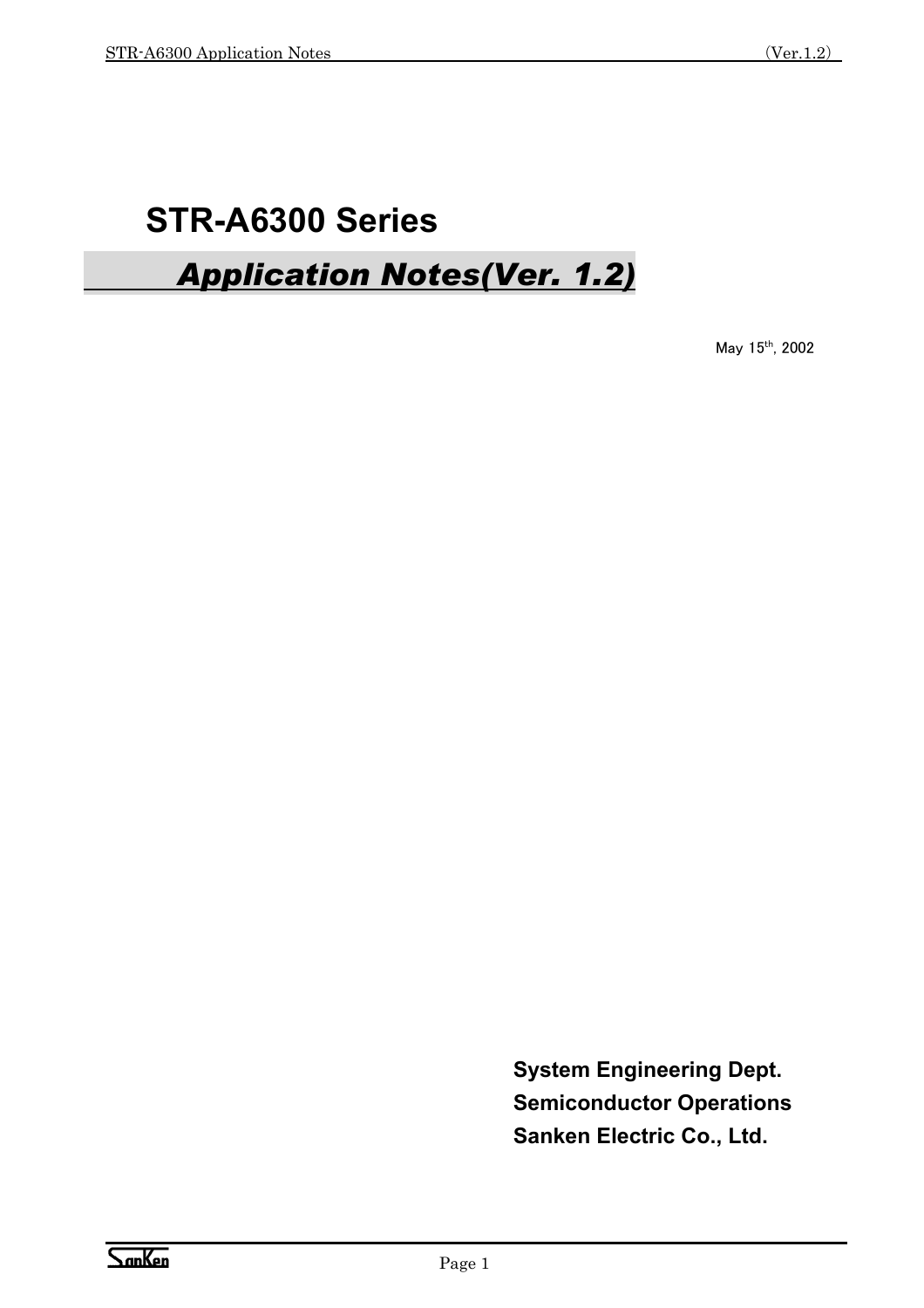#### CONTENTS

| <b>1. INTRODUCTION</b>                             | 3     |
|----------------------------------------------------|-------|
| 2. FEATURES                                        | 3     |
| 3. LINE-UP OF STR-A6300 SERIES                     |       |
| <b>4. OUTLINE DRAWINGS</b>                         | 5     |
| <b>5. BLOCK DIAGRAM</b>                            | 6     |
| <b>6. ELECTRICAL CHARACTERISTICS</b>               | 7∼8   |
| <b>7. FUNCTIONS OF EACH TERMINAL AND OPERATION</b> | 8~14  |
| 8. CALCULATION OF PRIMARY INDUCTANCE               | 14    |
| <b>9. DESIGN GUIDELINES</b>                        | 14~17 |

**\*Specifications and information herein are subject to change without notice.**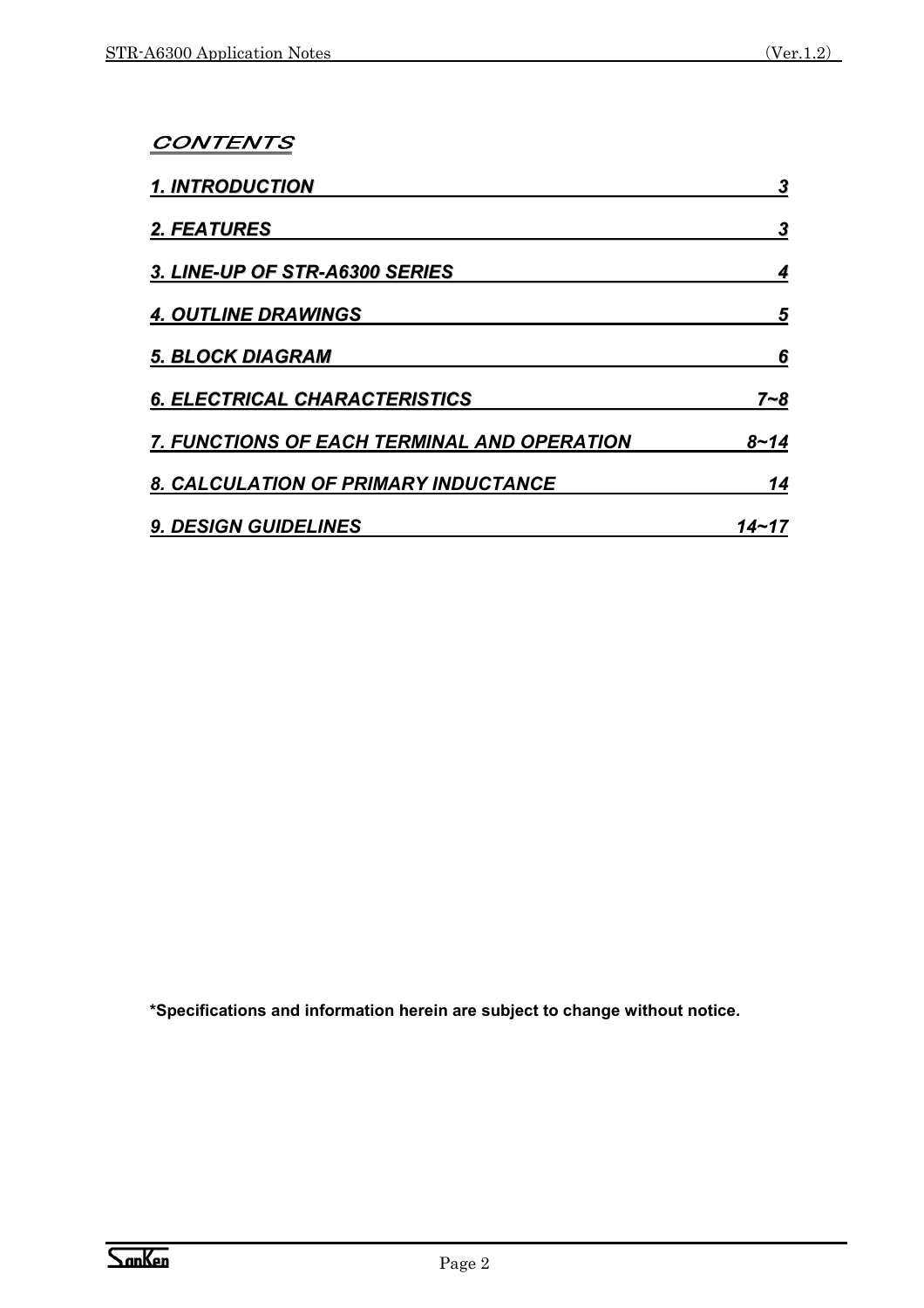STR-A6300 series is a hybrid IC with a built-in power MOSFET and a controller IC, designed for fly-back converter type SMPS(Switching Mode Power Supply) applications, packaged into DIP8, applicable for PRC operation only for small power SMPS.

This IC realizes downsizing and standardizing of a power supply system that reduces external components count and simplifies circuit designs.

(Note) PRC is abbreviation of "Pulse Ratio Control"(On-width control with fixed OFF-time).

# **2 FEATURES**

- ●Small sized 8-pin DIP type full molded package, optimum IC for low-height SMPS
- ●Oscillator is incorporated in the monolithic control IC with adopting On-Chip-Trimming technology.
- ●Small temperature characteristics variation by adopting a comparator compensated for temperature in the control part
- Low start-up circuit current(50uA max)
- ●Built-in Active Low-Pass Filter for stabilizing the operation at light load
- Avalanche energy guaranteed MOSFET with high VDSS
	- ・The built-in power MOSFET simplifies the surge absorption circuit since the MOSFET guarantees the avalanche energy.
	- ・No VDSS de-rating is required.
- Built-in constant voltage drive circuit
- ●Various kinds of protection functions
	- ・ Pulse-by-pulse Overcurrent Protection(OCP)
	- ・ Overvoltage Protection with latch mode (OVP)
	- ・ Thermal Shutdown with latch mode (TSD)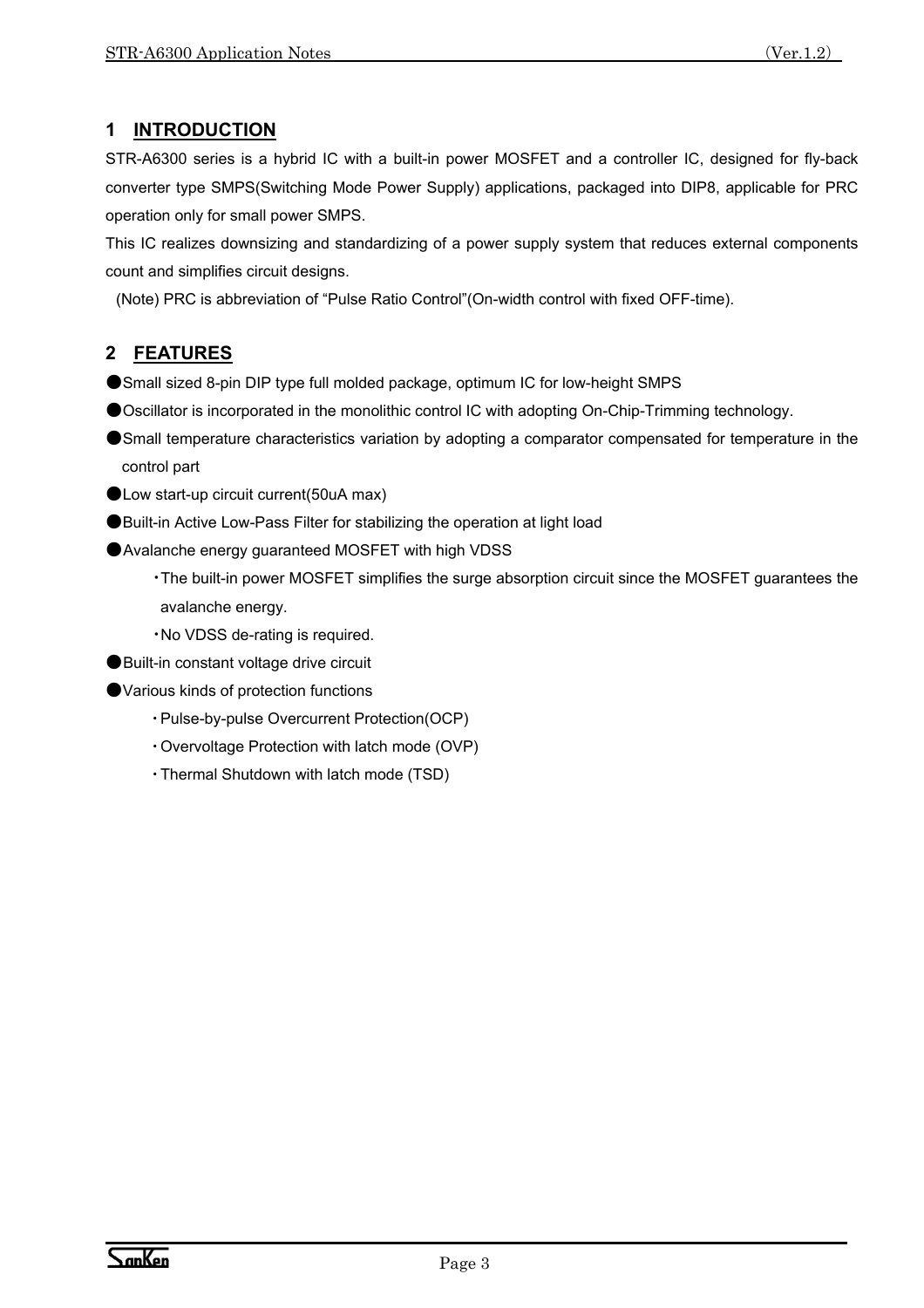# **3 LINE-UP OF STR-A6300 SERIES**

| <b>Type</b>      | <b>MOSFET</b>        | rDS(ON)   | VIN[V]      | Pout [W] | Production |
|------------------|----------------------|-----------|-------------|----------|------------|
| Number           | V <sub>DSS</sub> [V] | MAX.      |             | Note 1   | status     |
|                  |                      |           | 220         | 10       | In MP      |
| <b>STR-A6351</b> | 650                  | 3.95 ohm  | <b>WIDE</b> | 8        |            |
|                  |                      |           | 100/120     | 10       | In MP      |
| STR-A6331<br>500 |                      | 3.95 ohm  | <b>WIDE</b> |          |            |
|                  |                      |           | 100/120     | 5        | In MP      |
| <b>STR-A6359</b> | 650                  | $6.0$ ohm | <b>WIDE</b> | 5        |            |

Note 1. The Pout(W) represents the thermal ratings at PRC operation, and the peak power output is obtainable by approx. 120%~140% of the above listed. When the output voltage is low and ON-duty is narrow, the Pout(W) shall become lower than that of above.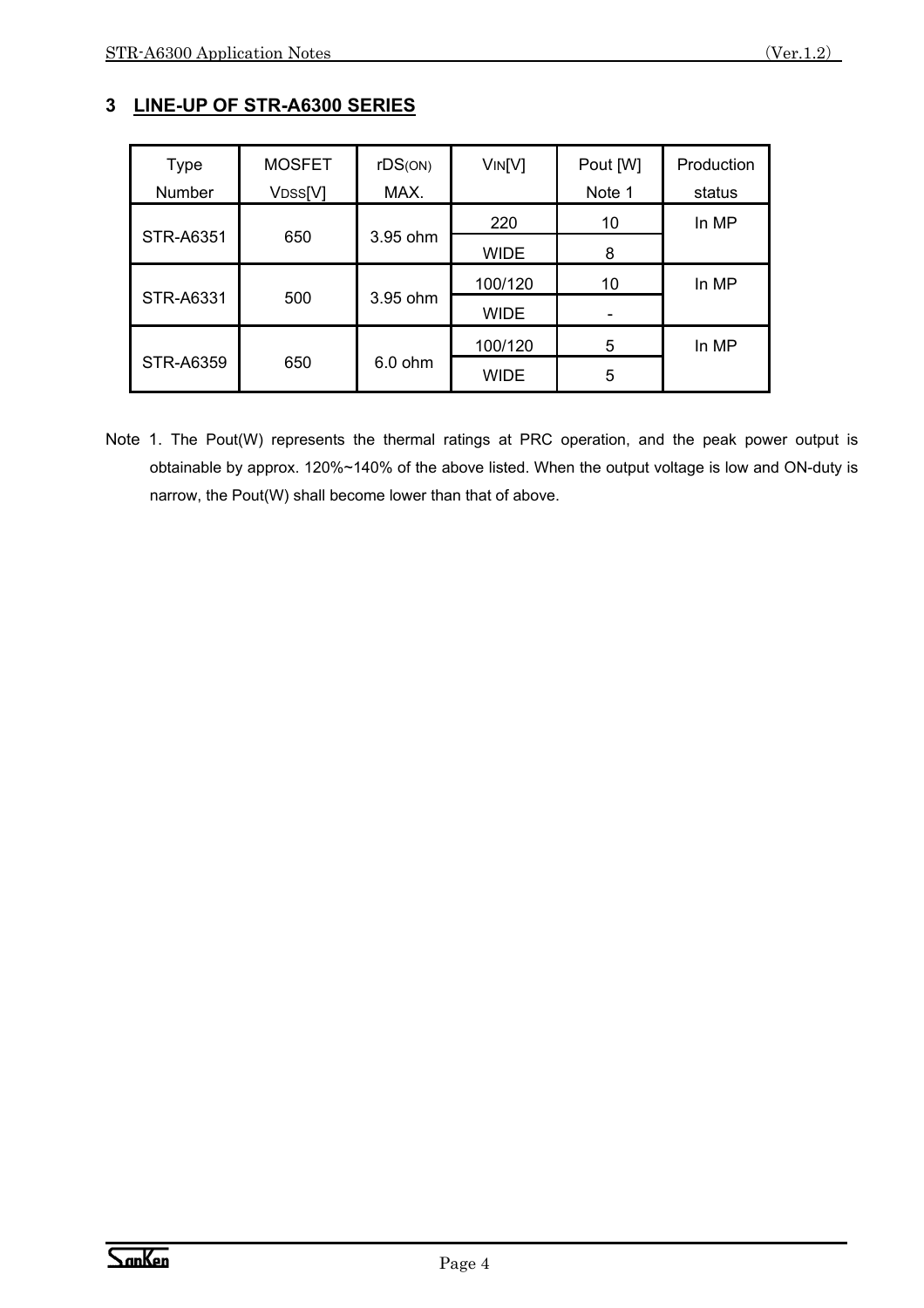#### **4 OUTLINE DRAWINGS&PIN ARRANGEMENT**

Note: Below are reference drawings. For details, please see each data sheet.



a.品名標示 Type Number b.ロット番号 Lot Number 第1文字 西暦年号下一桁 1st letter The last digit of year 第2文字 月 2nd letter Month<br>
1〜9月 :アラビ :アラビア数字 10月 :O 11月 :N<br>12月 :D 12月 (1 to 9 for Jan. to Sept., O for Oct. N for Nov. D for Dec.)<br>第3文字 製造週 第3文字 3rd letter Week アラビア数字 Arabic numerals





 $0^* \sim 15^*$ 端子材質:Cu Material of terminal: Cu 端子の処理:半田メッキ Treatment of terminal:solder plating 製品重量:約0.51g

61 ד

Weight: Approx. 0.51g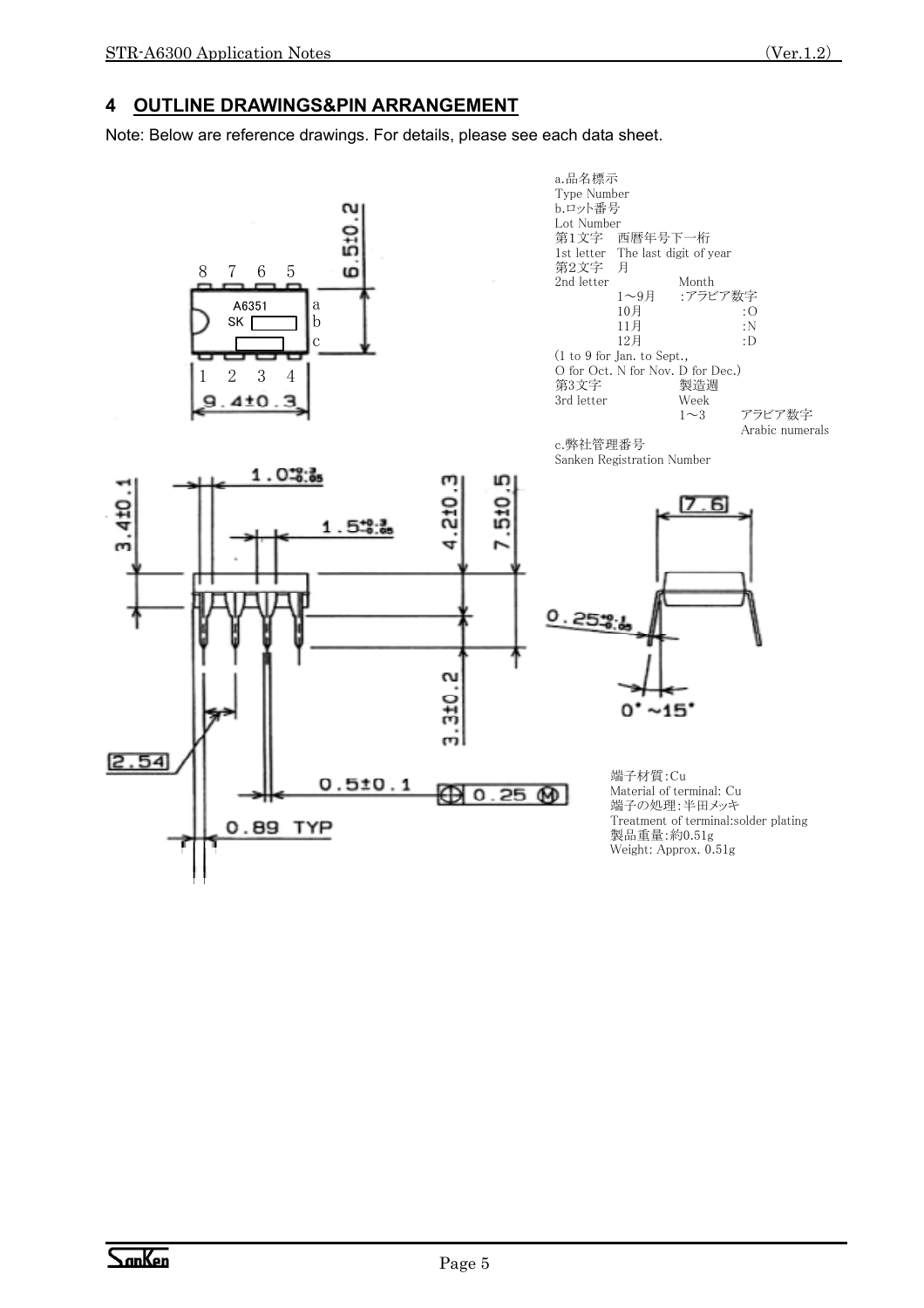# 5 STR-A6300 BLOCK DIAGRAM



#### PIN FUNCTIONS

| Pin#          | Symbol     | Description            | <b>Functions</b>                                                |
|---------------|------------|------------------------|-----------------------------------------------------------------|
|               | S          | Source terminal        | <b>MOSFET Source</b>                                            |
| $\mathcal{P}$ | <b>GND</b> | Ground terminal        | Ground                                                          |
| 3             | Vin        | Input voltage terminal | Power supply for Control circuit                                |
| 4             | OCP/FB     | Overcurrent/Feedback   | Overcurrent detection/Constant<br>Voltage Control Signals input |
| 5             | <b>GND</b> | Ground terminal        | Ground                                                          |
| 6             | N.C.       | -                      | Non-connection                                                  |
|               | D          | Drain terminal         | <b>MOSFET Drain</b>                                             |
| 8             | D          | Drain terminal         | <b>MOSFET Drain</b>                                             |

#### Other functions

| Symbol     | <b>Functions</b>                        |
|------------|-----------------------------------------|
| I O. V. P. | Built-in Overvoltage Protection circuit |
| T. S. D.   | Built-in Themal Protection circuit      |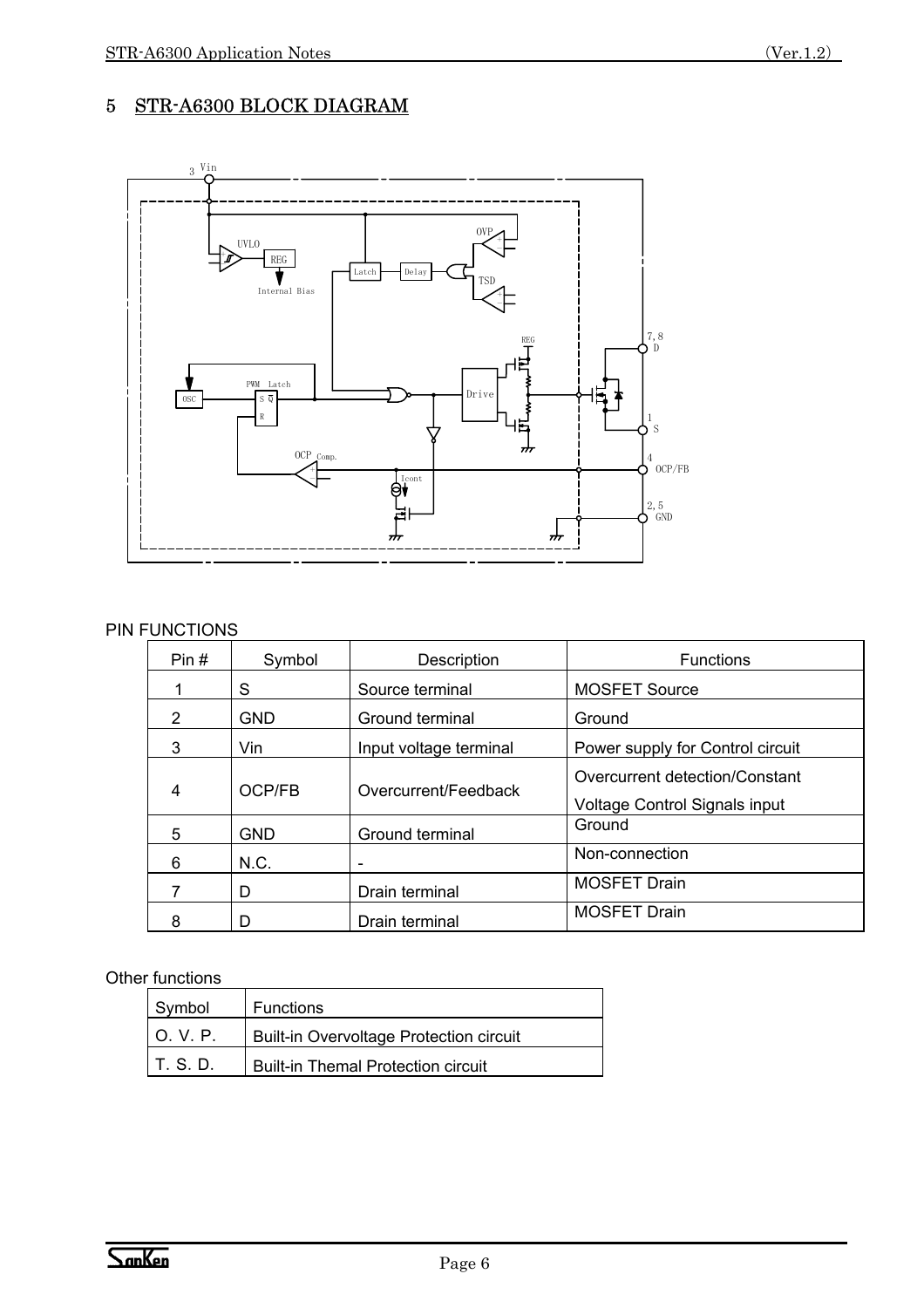# 6 **ELECTRICAL CHARACTERISTICS: STR-A6351(Example)**

| Parameter                        | Pin            | Symbol     | Ratings       | Units        | Remarks                    |
|----------------------------------|----------------|------------|---------------|--------------|----------------------------|
| <b>Drain Current</b>             | $8 - 1$        | Idpeak*    | 2.36          | A            | Single pulse               |
| <b>Maximum Switching</b>         | $8 - 1$        | IDMAX*     | 2.36          | A            | $\Delta$ V1-2=0.82V        |
| Current                          |                |            |               |              | Ta=-20~+125 <sup>o</sup> C |
|                                  | $8 - 1$        | EAS*       | 56            | mJ           | Single pulse               |
| <b>Avalanche Energy Capacity</b> |                |            |               |              | ILpeak=2.36A               |
| Voltage supply to Control Part   | $3 - 2$        | <b>VIN</b> | 35            | V            |                            |
| <b>OCP/FB Terminal Voltage</b>   | $4 - 2$        | Vth        | 6             | V            |                            |
| <b>Power Dissipation</b>         | $8 - 1$        | PD1*       | 1.35          | W            | $\star$                    |
| at MOSFET                        |                |            |               |              |                            |
| Power Dissipation at Control     | $3-2$          | $PD2*$     | 0.14          | W            | Specified by               |
| part(MIC)                        |                |            |               |              | VIN x IIN                  |
| Internal Frame Temp. in          |                | <b>TF</b>  | $-20$ $-+125$ | $^{\circ}$ C | Measured at the end        |
| operation                        |                |            |               |              | of pin 5                   |
| Operating ambient temp.          | $\overline{a}$ | Top        | $-20$ $-+125$ | $^{\circ}$ C |                            |
| Storage temp.                    |                | Tstg       | $-40$ $-+125$ | $^{\circ}$ C |                            |
| Channel temp.                    |                | Tch        | $+150$        | $^{\circ}$ C |                            |

#### **6.1 Absolute Maximum Ratings(Ta=25 oC)**

\*Refer to each data sheet since the values vary in each device.

#### **6.2 ELECTRICAL CHARACTERISTICS OF CONTROL UNIT**

VIN=20V(Ta=25  $^{\circ}$ C), unless otherwise specified

|                                     |         | Symbol         | Ratings                  |                              |            |              |            |
|-------------------------------------|---------|----------------|--------------------------|------------------------------|------------|--------------|------------|
| Parameter                           | Pin     |                | <b>MIN</b>               | <b>TYP</b>                   | <b>MAX</b> | Unit         | Conditions |
| <b>Operation Start Voltage</b>      | $3 - 2$ | VIN(ON)        | 15.8                     | 17.6                         | 19.4       | $\vee$       |            |
| <b>Operation Stop Voltage</b>       | $3-2$   | VIN(OFF)       | 9.1                      | 10.1                         | 11.1       | V            |            |
| Circuit Current at operation        | $3 - 2$ | IIN(ON)        | $\overline{\phantom{a}}$ | $\qquad \qquad \blacksquare$ | 5          | mA           |            |
| Circuit Current at non-operation    | $3-2$   | IIN(OFF)       | -                        | -                            | 50         | uA           |            |
| Maximum OFF time                    |         | TOFF(MAX)      | 12                       | 15                           | 18         | usec         | See each   |
| OCP/FB/Tri terminal threshold       | $4 - 2$ | Vth(1)         | 0.70                     | 0.76                         | 0.82       | $\vee$       | data sheet |
| voltage1                            |         |                |                          |                              |            |              |            |
| OCP/FB terminal discharging voltage | $4 - 2$ | <b>IOCP/FB</b> | 0.7                      | 0.8                          | 0.9        | mA           |            |
| OVP operating voltage               | $3 - 2$ | VIN(OVP)       | 23.2                     | 25.5                         | 27.8       | V            | See each   |
| Latch circuit holding current       | $3 - 2$ | IIN(H)         | -                        |                              | 70         | uA           | data sheet |
| Latch circuit releasing current     | $3-2$   | VIN(La.OFF)    | 7.9                      | $\overline{\phantom{0}}$     | 10.5       | V            |            |
| Thermal shutdown operating temp.    |         | Ti(TSD)        | 135                      |                              |            | $^{\circ}$ C |            |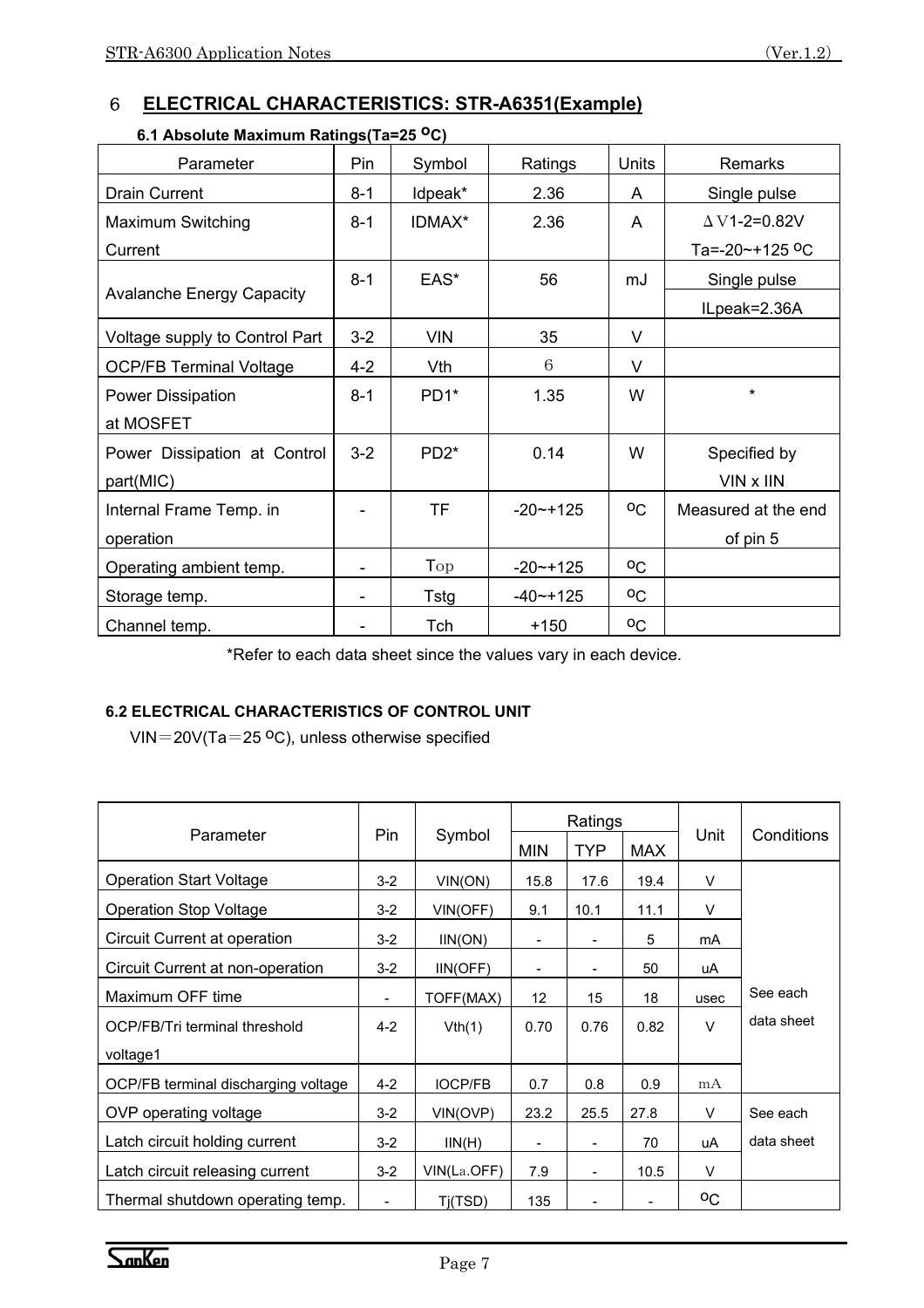|                       |         | Symbol                  |            | Ratings                  |            |                   | Conditions              |  |
|-----------------------|---------|-------------------------|------------|--------------------------|------------|-------------------|-------------------------|--|
| Parameter             | Pin     |                         | <b>MIN</b> | <b>TYP</b>               | <b>MAX</b> | Unit              |                         |  |
| Drain to source       |         |                         |            |                          |            |                   |                         |  |
| breakdown voltage     | $8 - 1$ | <b>V</b> <sub>DSS</sub> | 650*       | $\overline{\phantom{0}}$ | ٠          | V                 | See each data<br>sheet. |  |
| Drain leakage current | $8 - 1$ | <b>IDSS</b>             |            | ٠                        | 300        | uA                |                         |  |
| <b>ON-Resistance</b>  | $8 - 1$ | rDS(ON)                 | -          | ٠                        | $3.95*$    | Ohm               |                         |  |
| Switching time        | $8 - 1$ | tf                      | ۰          | ۰                        | 250        | nsec              |                         |  |
|                       |         | $\Theta$ ch- F          |            |                          |            | <sup>o</sup> C /W | Channel to              |  |
| Thermal resistance    | -       |                         | -          | $\overline{\phantom{0}}$ | $52*$      |                   | internal frame          |  |

6.3 **ELECTRICAL CHARACTERISTICS OF MOSFET(STR-A6351)** 

\*Please refer to each data sheet for details.

## **7 FUNCTIONS OF EACH TERMINAL AND OPERATION**

#### 7.1 **Vin Terminal(Pin 3)/Start-up Circuit**

The start-up circuit detects the voltage at the VIN terminal (Pin 3), and the circuit starts and stops the operation of the control IC. The power supply circuit (VIN terminal input) of the control IC employs a circuit as shown on Fig.1.

At start-up of the power supply, C2 is charged through the start-up resistor Rs. The Rs value, due to the slight increase of the latch circuit holding current (70uA MAX) at low temperature, should be determined in order for **100uA** or higher current to flow at the minimum STR-A6300 AC input voltage.

However, where the Rs value is too high, the current charging C2 after

AC input shall be reduced, as a result, longer time is required to reach the operation start voltage. Consequently, Rs value as well as C2 value that will be mentioned later should be monitored.

Vin terminal voltage falls immediately after the control circuit starts its operation, but the drop ratio of the voltage shall reduce by increasing the C2 capacitance. Consequently, even though the start-up of the drive winding voltage is delayed, the Vin terminal voltage would not reach the operation stop voltage to maintain the start-up operation.

However, the time of AC input to operation start becomes longer since it takes much time to charge the C2, if the C2 capacitance is too large. In general, a power supply shall operate at the value of

| $C2 (=4.7~10$ uF approx.) and of Rs $(=470$ kohm~1Mohm) for a wide |  |  |  |
|--------------------------------------------------------------------|--|--|--|
| input start-up.                                                    |  |  |  |

As shown on Fig.2, circuit current is kept below **50uA max**.

(Vin=15.0V, Ta=25℃) until the control circuit starts its operation, and

a higher value of Rs is applicable to the circuit.

The control circuit starts its operation by **start-up circuit** as soon as the Vin terminal voltage reaches **17.6V(TYP.),** and the current



D

GND

 $V_{\text{IN}}$ 7,8 Rs

2,5

3



P

D2

C2 D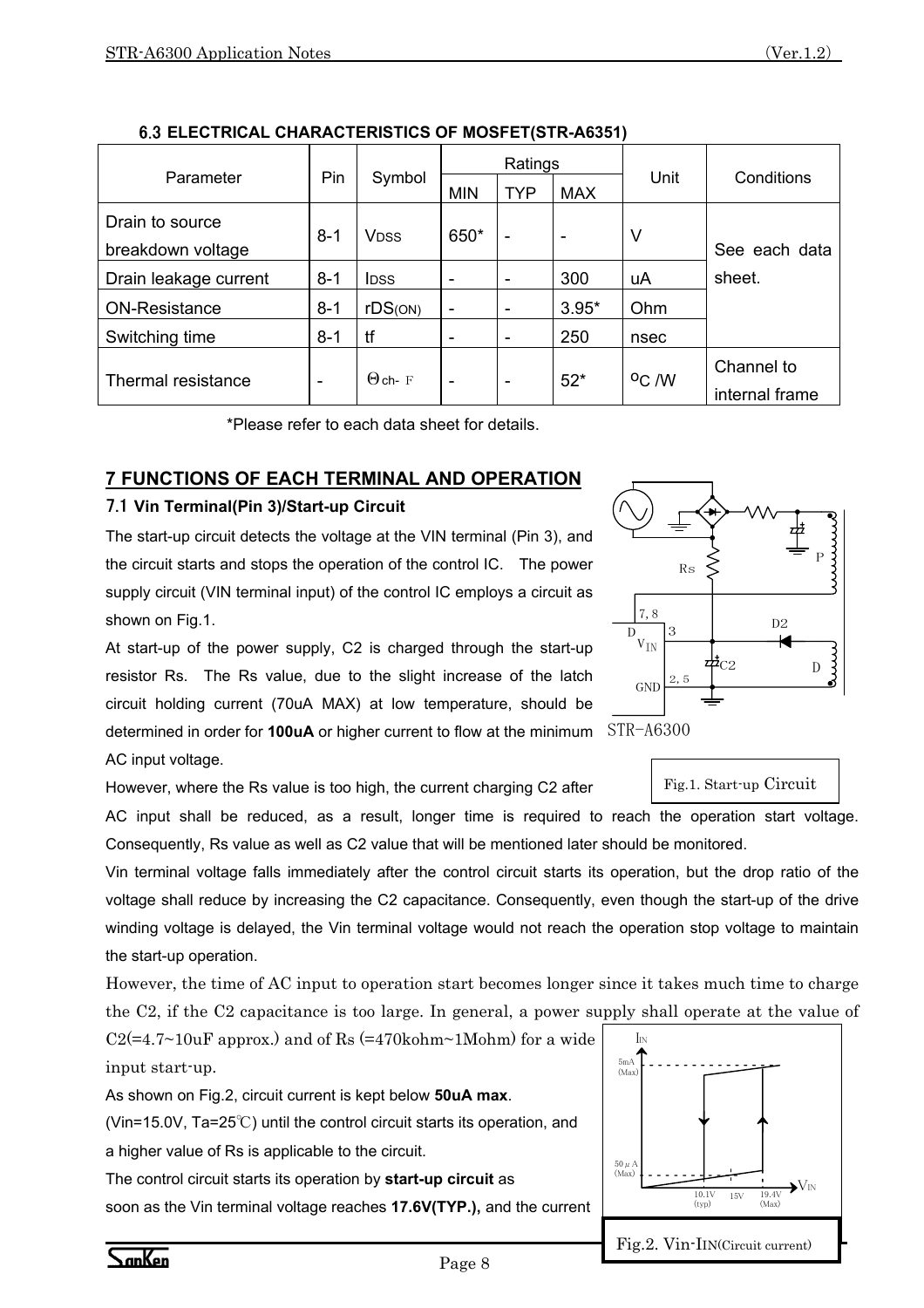consumption shall be increased.

When the Vin terminal voltage drops lower than 10.1V(TYP.), the control operation stops by a Under Voltage

Lock Out(UVLO) function and returns to the start-up mode After the control circuit starts its operation, a power supply is earned by rectifying and smoothing the voltage of drive winding D.

Fig.3 shows the start-up voltage waveform at the Vin terminal. The drive winding voltage does not rise up to a set voltage immediately after the control circuit starts falling, thanks to the operation stop voltage set as low as 11.1V(MAX), the drive winding voltage reaching stabilized voltage before falling to the operation stop voltage, the control circuit continuing its operation.

The number of windings is to be set at a normal power supply operation so that both of the end volts of C2 may be higher than the operation stop voltage [Vin(OFF) 11.1V(MAX)] and lower than the OVP operating voltage[Vin(OVP) 23.2V(MIN)].

The preferable drive winding D voltage for stabilization is 18V approx.. However, in an actual power supply circuit there is a case that the Vin terminal voltage varies due to the secondary output current as shown on Fig.4.

This is because the circuit current of STR-A6300 series is small, the C2 being charged up to the peak value by the surge voltage generated instantly after the MOSFET is turned OFF. In order to prevent this, it is effective to add a resistor having several to several tens of ohms(R8) in series with the rectifier diode as shown on Fig.5.

The optimum resistance value of the R8 should be determined in accordance with the specs of a



transformer since the Vin terminal voltage varies by the structural differences of the transformer.

Furthermore, the variation ratio of the Vin terminal voltage becomes worse due to an inaccurate coupling between the primary and the secondary winding of the transformer(the coupling between the drive winding D and the stabilized output winding for the constant voltage control circuitry). Thus, in designing the transformer, the winding position of the drive winding D should also be studied carefully.

#### 7.2 **OCP/FB Terminal (Pin 4), Oscillator and Constant Voltage Control Circuit**

The oscillator, making use of charging and discharging of the capacitor incorporated in the IC, generates pulse signals to determine OFF-time of the MOSFET. The control operation is made by the PRC (Pulse Ratio Control) operation fixing OFF-time (≒15usec) and varying ON-time of the MOSFET.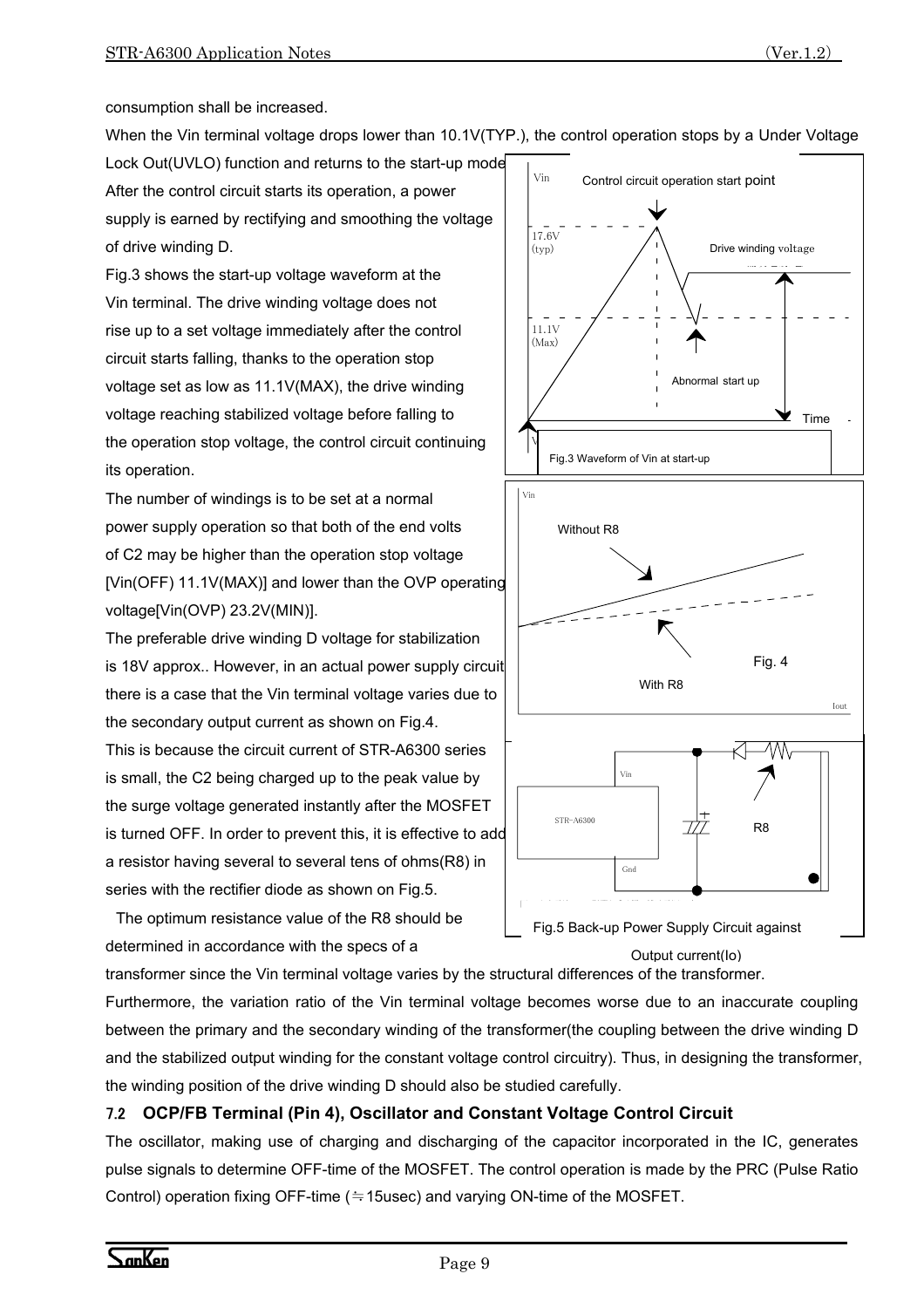Fig.6 shows how the oscillator works when the IC operates without the constant voltage control.

The built-in capacitor is discharged and the value becomes around 0V when the MOSFET is ON. Besides, the voltage drop (VR5) occurs at the OCP/FB terminal (Pin 4) by the drain current ID flowing to R5. The voltage has a saw-tooth waveform as that of the ID, and almost the same voltage as VR5 is imposed on the No.4 terminal. When the No. 4 terminal voltage reaches the threshold voltage Vth(1)≒0.76V, OCP Comp. starts its operation, and the MOSFET shall be turned OFF by reversing the comparator of the internal oscillator.

The capacitor starts charging when the MOSFET is turned OFF, and the capacitor starts charging through the constant current charging circuit, and both-ends-of-the capacitor voltage starts rising in accordance with the gradient determined by the capacitor and the constant current charging circuit.

When both-ends-of-the capacitor voltage rises up to around 5V, the oscillator output is reversed again and the MOSFET is turned ON, and the capacitor is discharged to around 0V rapidly.

The MOSFET continues the oscillation by repeating this cycle.

The time determined by the gradient of VR5 (ID) becomes ON-time of the MOSFET. Furthermore, the fixed time determined by the capacitor and the constant current charging circuit is OFF-time of the MOSFET. This fixed time is adjusted at approximately 15usec by the constant current charging circuit



Fig.6 Oscillation Operation of Switch-Mode Power Supply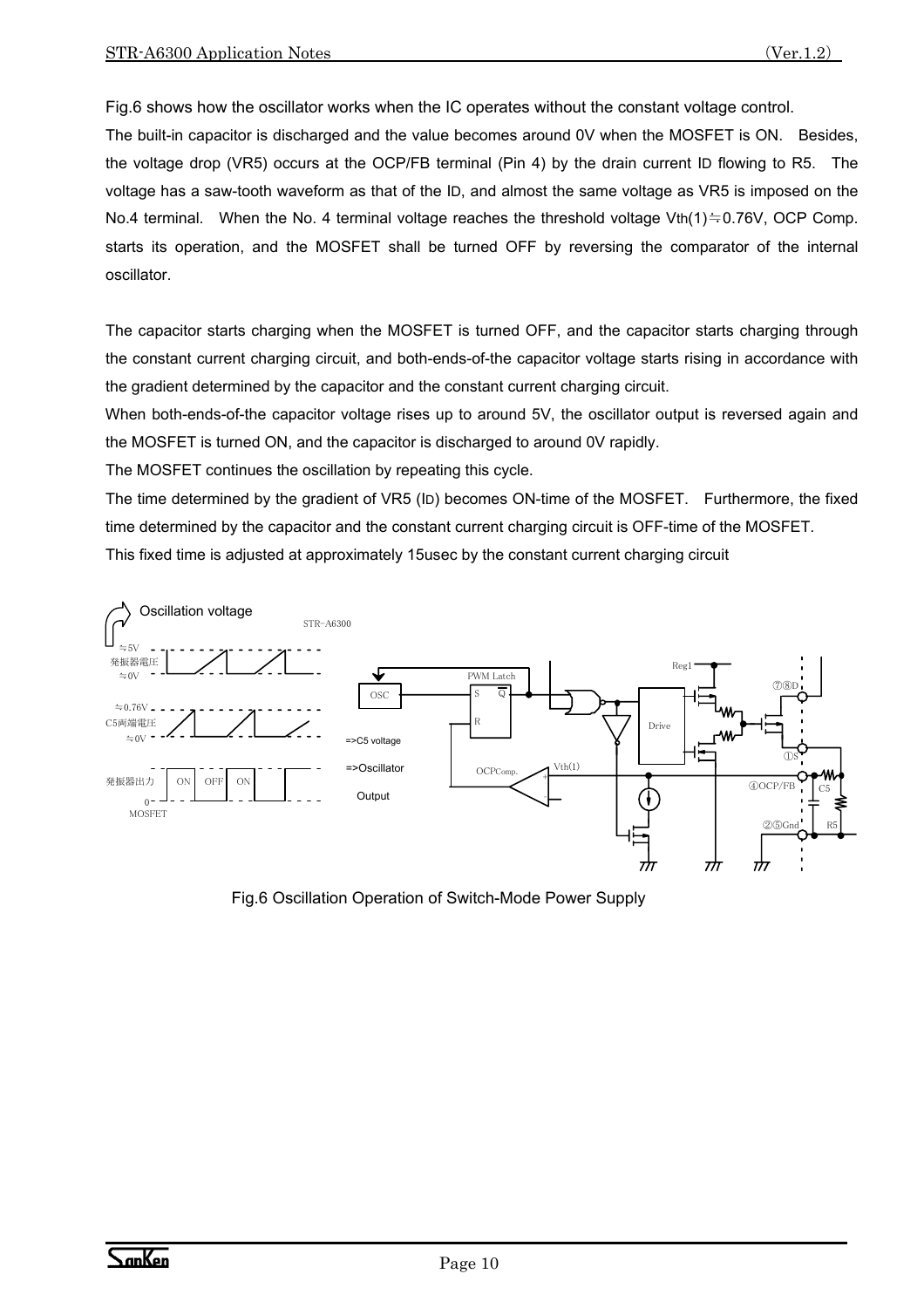

Fig.7 Oscillating Operation at constant voltage control

Feedback current (FB current) through a photo-coupler flows to R4, and the voltage drop VR4 is added to VR5. That is, the VR4 (FB current) controls the VR5 voltage (peak ID) which requires to reverse the OCP Comp., and the output is controlled in the current mode.

Generally, in the current mode control, the bias from VR4 increases at light mode, and the OCP Comp. shall be functioned faultily by the noise caused from the surge current at the MOSFET turn-ON. In order to avoid this problem, the impedance between the OCP/FB (No.5) and the GND terminal is reduced by an **Active-Low-Pass Filter Circuit** while the MOSFET is turned OFF.

The Active-Low-Pass Filter circuit is composed of the 0.8mA constant current by-pass circuit between the OCP/FB (No.5) and the GND terminal, and it reduces the bias by 50% until the MOSFET is turned ON.

This function enables C5 to absorb surge noise when the MOSFET is turned ON and achieves a stable control at light load.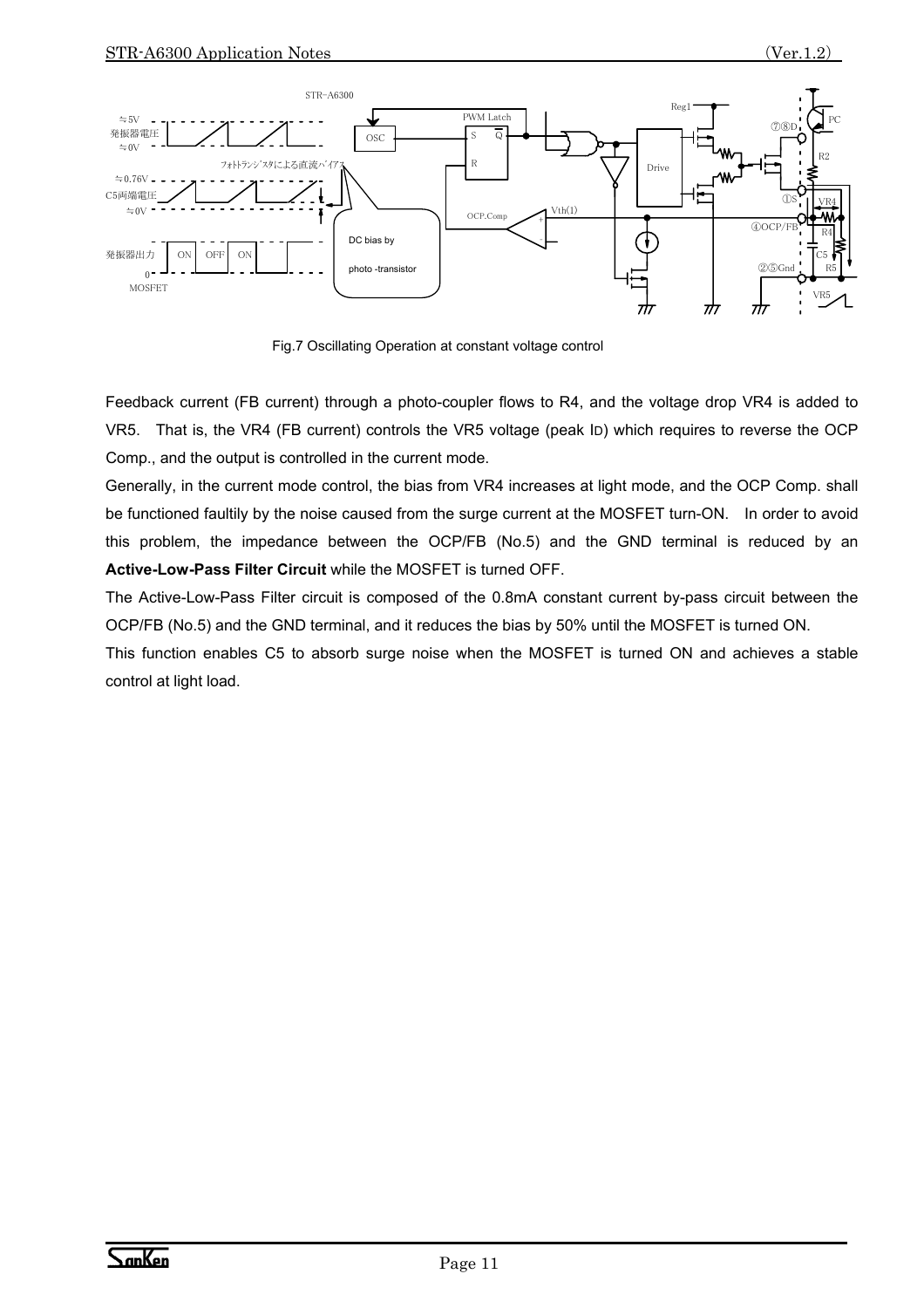#### **7.3 OCP/FB Terminal(Pin 4)/OCP Circuit**

This is a pulse-by-pulse overcurrent protection circuit that detects peak value of drain current of the MOSFET in every pulse and reverses the oscillator output. OCP(Overcurrent Protection) circuit is shown on Fig. 9.

MOSFET drain current is detected by puttig the voltage drop of R5 into OCP/FB terminal. <R5 is connected between Source terminal(Pin 1) and GND terminal(Pin 2 and 5)>

Threshold voltage, Vth(1) of the OCP terminal is set at around 0.76V against GND terminal. External components, R4 and C5, function as a filter circuit to prevent malfunction caused by surge current when the MOSFET is turned ON.

Output characteristics of the secondary side at the time the OCP circuit operates, due to the overload of the secondary side output, is shown on Fig. 8. Where the output voltage drops with the overload, drive winding voltage of the primary side also falls proportionally, and the Vin terminal voltage falls below shutdown voltage to stop the operation. In this case, as circuit current also decreases simultaneously, the Vin terminal voltage rises again by the charged current through Rs, and the circuit itself re-operates intermittently at the operation start voltage. However, when a transformer has many output windings and





coupling is not sufficient, primary side winding voltage would not drop, and operation may not become intermittent accordingly, even though the secondary side output voltage drops in overload status.

As the OCP circuit is operated by detecting drain current of the MOSFET, output power becomes high when the protection circuit operates with high input voltage as shown on Fig. 8. In order to prevent this, it is effective to add a bias circuit(using two resistors and a Zener diode) which should be in proportional to the input voltage as displayed on Fig.9.

There are two merits in adding the bias circuit;

(1) When input voltage is high, the drain current of the MOSFET is kept at low level; thus, the voltage stresses to the MOSFET both at start up and at light load are also reduced by lowering the surge voltage generated by the transformer.

(2) Current stresses to the diodes at the secondary side are reduced by the constant control of the output power.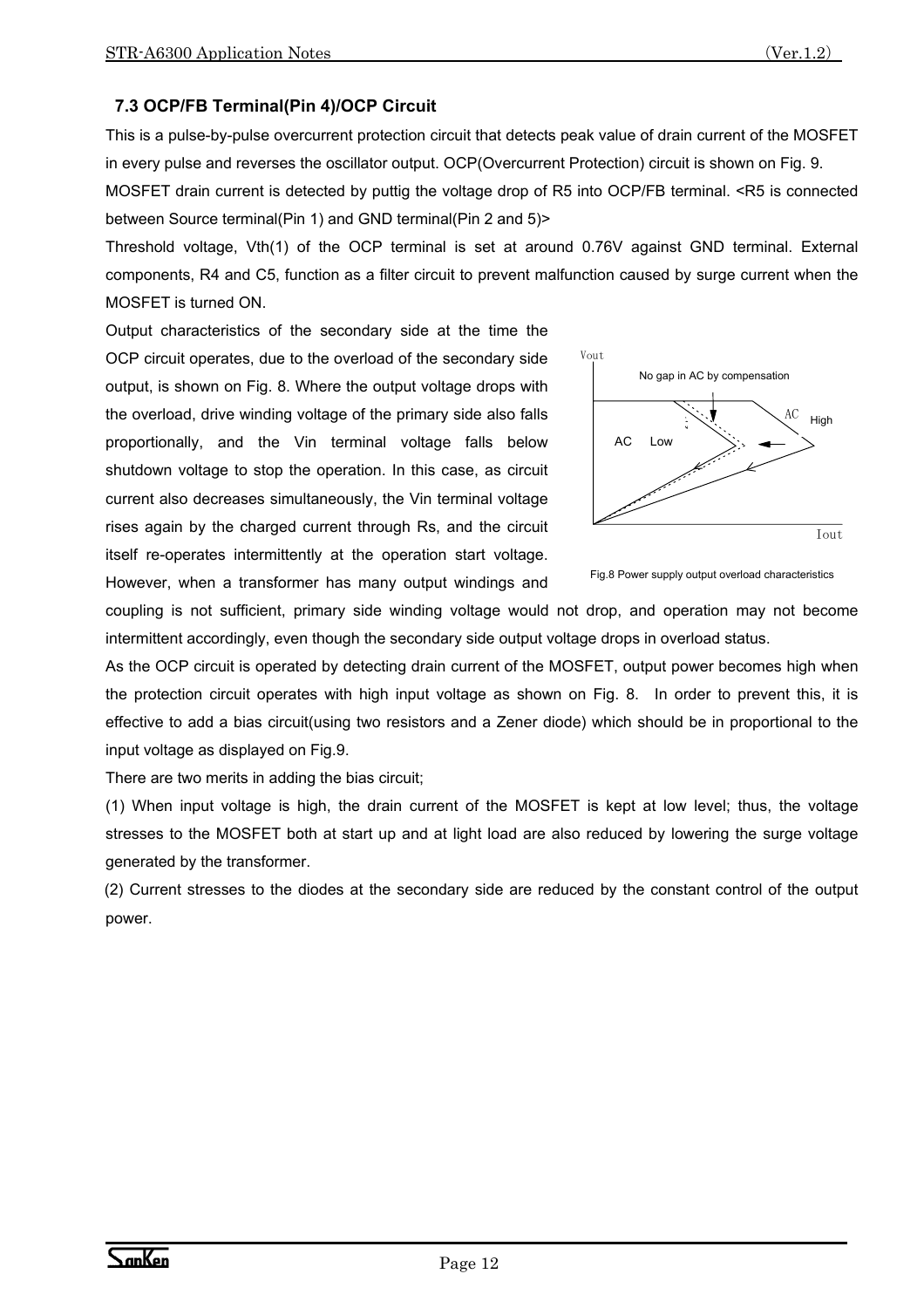

Fig.9 OCP compensation circuit with input voltage

#### **7.4 Latch Circuit**

Latch circuit keeps the oscillator output low and stops the power supply circuit operation when either the Overvoltage Protection(OVP) or Thermal Shutdown(TSD) circuit operates.

The holding current of the latch circuit is 70uA  $MAX(Ta=25^{\circ}C)$  when the Vin is 20V. However, considering slight voltage increase at low temperature, it is required to flow 100uA or higher to the Vin terminal from the start-up resistor in order to maintain the latch circuit operation.

In order to prevent malfunction caused by noises, etc., the delay time is set by a timer circuit incorporated in the IC, and thereafter, the latch circuit starts its operation when either the OVP or TSD circuit operates for 8usec or longer.

The Vin terminal voltage, however, will drop even after the latch circuit starts its operation because the constant voltage power supply(Reg.) circuit in the control circuitry continues its operation and maintains higher circuit current.

When the Vin terminal voltage falls to the shutdown voltage(7.9V MIN) or lower, the circuit current becomes below 70uA(Ta=25  $^{\circ}$ C), and the Vin terminal voltage starts rising again.

When the Vin terminal voltage reaches the operation start voltage(17.6V TYP), it falls as the circuit current increases again. Consequently, the latch circuit operation prevents the Vin





between 10.1V(TYP) and 17.6V(TYP). The Fig.10 shows the voltage waveform when the latch circuit is in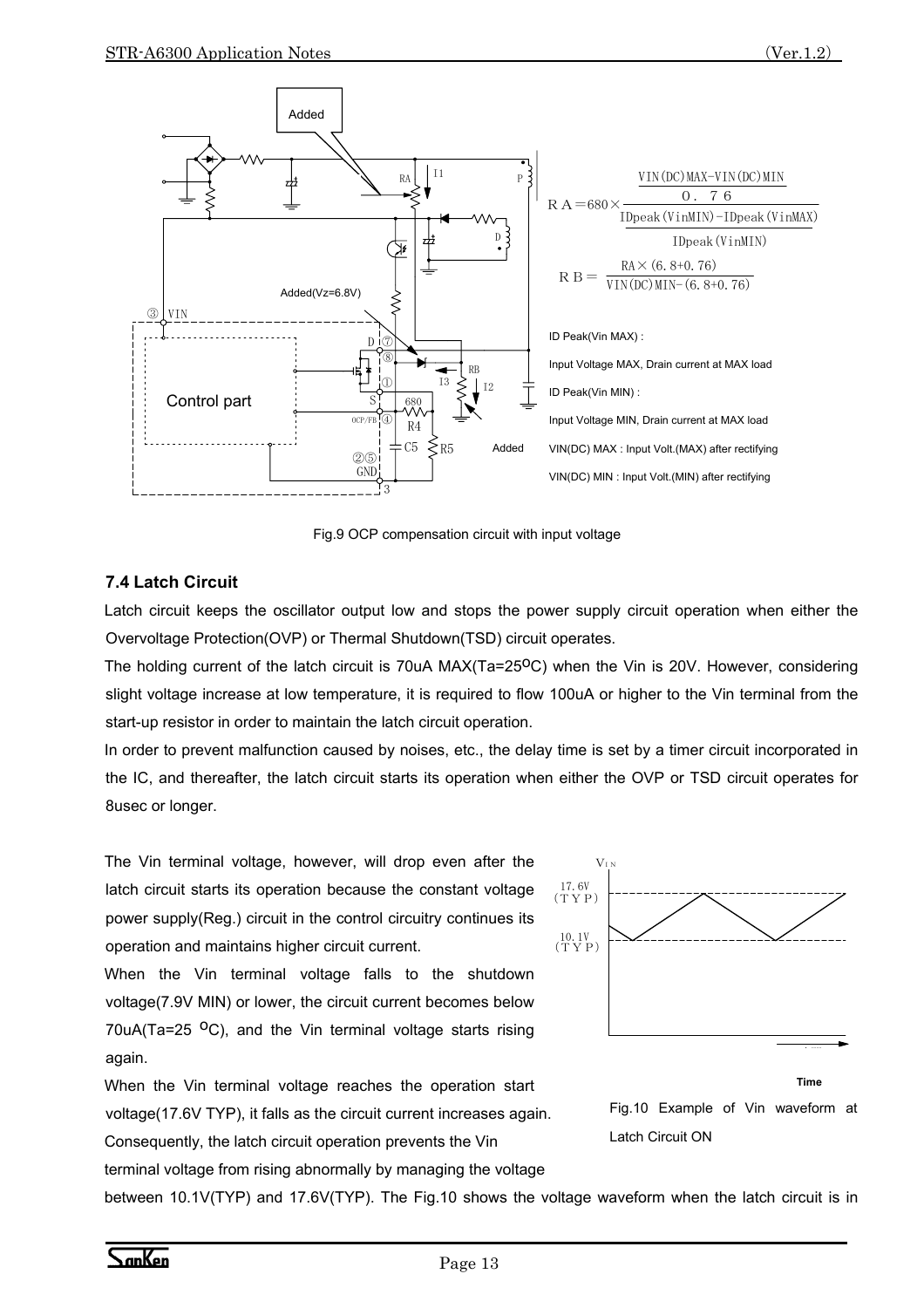operation. The cancellation of the latch circuit is made by reducing the Vin terminal voltage below 7.9V, and generally, it is restarted by AC input switch-off of the power supply.

#### **7.5 Thermal Shutdown(TSD) Circuit**

TSD circuit makes the latch circuit operate when the frame temperature of the IC is above **135 oC(MIN)**.

Temperature detection is actually made by the control IC.

#### **7.6 Overvoltage Protection(OVP) Circuit**

OVP circuit makes the latch circuit operate when the Vin terminal voltage exceeds 25.5V(TYP), and it functions as a protection against the overvoltage at the Vin terminal of the control circuit.

In general, the Vin terminal voltage is provided from the drive winding of the transformer and it is proportional to the output voltage. Therefore, the circuit operates even in the overvoltage output of the secondary side, for instance, when the voltage detection circuit is open. In this case, the secondary output voltage when the OVP circuit operates is obtained from;

VOUT at Normal Operation

VOUT (OVP)≒--------------------------------------------------------------- × 22.5V (TYP)

VIN Terminal Voltage at Normal Operation

# 8 **CALCULATION OF PRIMARY INDUCTANCE**

Design of the transformer is basically same as that of RCC type power supplies. Assuming D as ON-Duty decided from the ratio between P winding(Np) and S winding(Ns), the Lp is obtained from the formula below. Also, due to the fixed OFF-time of the PRC operation, the transformer should be designed in order the drain current to be un-continuous at the MIN input and MAX load.

$$
LP = \frac{(VIN \cdot D)^2}{2 \times f \circ \times Po} \times \eta
$$
 (H)

 *Po*: Maximum Output Power *fo:* Minimum Oscillating Frequency  $\eta$ : Power supply efficiency=approx. 0.9(In case of CTV), 0.75~0.85(Low Output Voltage) *D*: ON-Duty at Vin(AC) *VIN*: C1 voltage at Minimum VIN(AC)

# **9 DESIGN GUIDELINES**

#### **9.1 External components**

Care needs to be taken in the capacitance, inductance, and allowable dissipation of external components. For the loss of input/output capacitors to the ripple current and voltage, and for the loss of transformer for copper and iron, the sufficient margin is to be considered in a power supply. Especially for the OCP resistor, R5, where high frequency elements flow, a resistor having high internal inductance is likely to cause malfunctions. Thus a resistor having low internal inductance and high surge energy should be selected. As switching current contains high frequency elements, the influence of the surface effect is not to be neglected. Therefore, it is recommended to enlarge the surface area of the transformer winding by using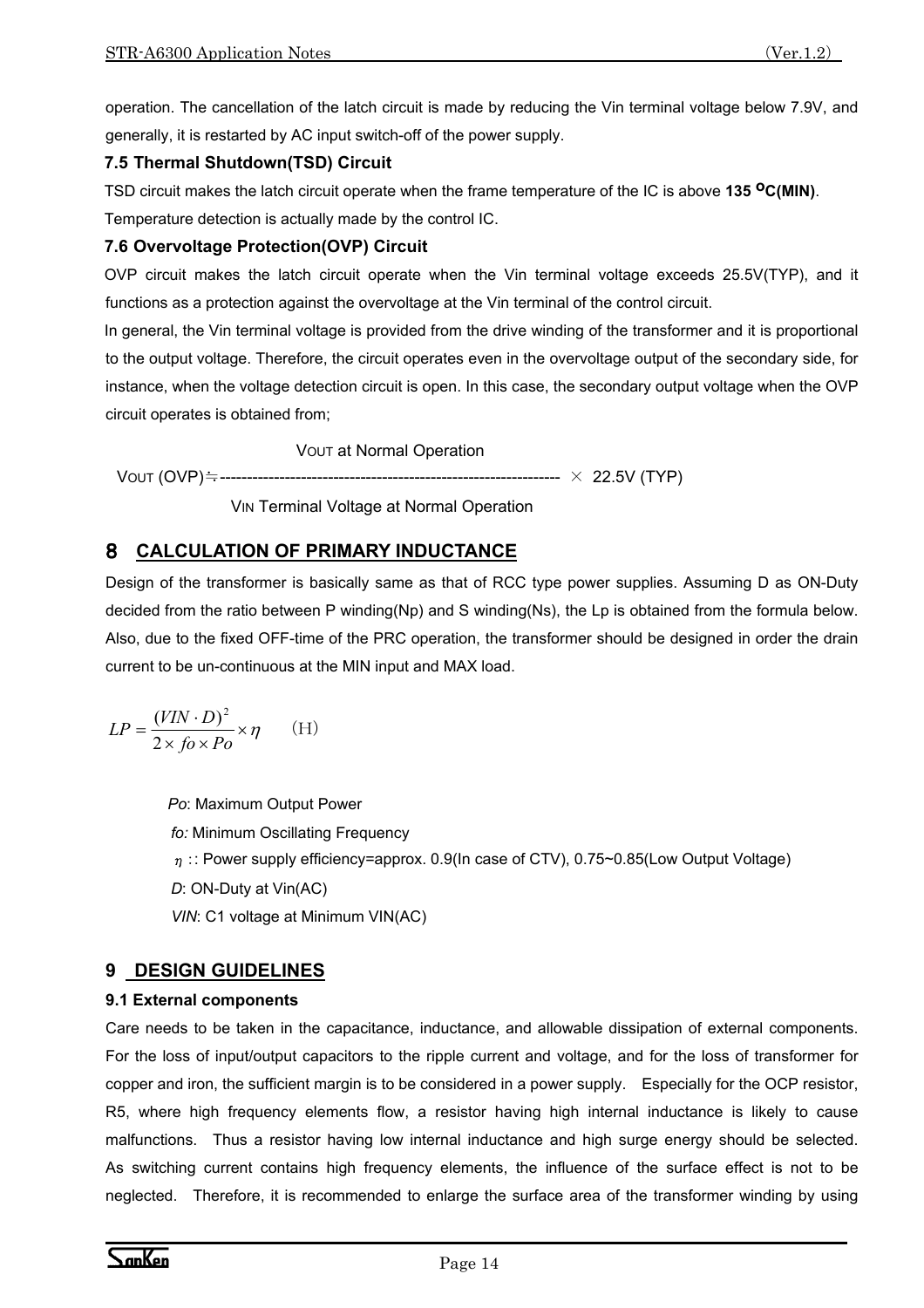either a wire with small diameter or a Litz wire. Resonant capacitors and electrolytic capacitors for high ripple applications, or for low impedance for the power supply should be selected.

#### **9.2 Switching speed control**

The source terminal is isolated, and switching noise can be reduced by adding a ferrite bead(FB) to the source terminal, which enables to control switching speed. However, with the ferrite bead only, switching speed is decreased not only at turn-ON but also at turn-OFF, resulting in the increase of switching loss.

In order to prevent this, adding a diode between pin 1 and pin 2,5(GND) is recommended as displayed on Fig. 11. The small signal switching diode having high speed and small junction capacitance, or a Schottky Barrier diode(such as AK 03 manufactured by Sanken) is recommended.

#### **9.3 Maximum switching current**

The voltage between the source and GND terminal shall be dropped by inserting a current detecting resistor and a ferrite bead. Due to the voltage drop, gate drive voltage of the MOSFET falls, and maximum switching current for MOSFET operation decreases, accordingly. Therefore, as shown on Fig. 11, the maximum switching current needs to be de-rated in accordance with the de-rating curve listed In each data sheet, measuring the voltage drop between the source and the GND terminal.

Make sure the voltage drop and the maximum switching current measured at both the normal operation and the overcurrent protection operation are within the de-rating curve.

0





#### **9.4 Phase compensation**

Current mode control circuit is applied in the STR-A6300 Series; therefore, it requires no special phase compensation, and gain adjustments by a secondary side error-amplifier shall be enough.

Furthermore, in case a Sanken's error-amplifier is applied, thanks to its excellent response and low gain, phase compensation might not be required at all.

Fig. 12 Phase compensation circuit



<del>w</del>ala dibedare⊟na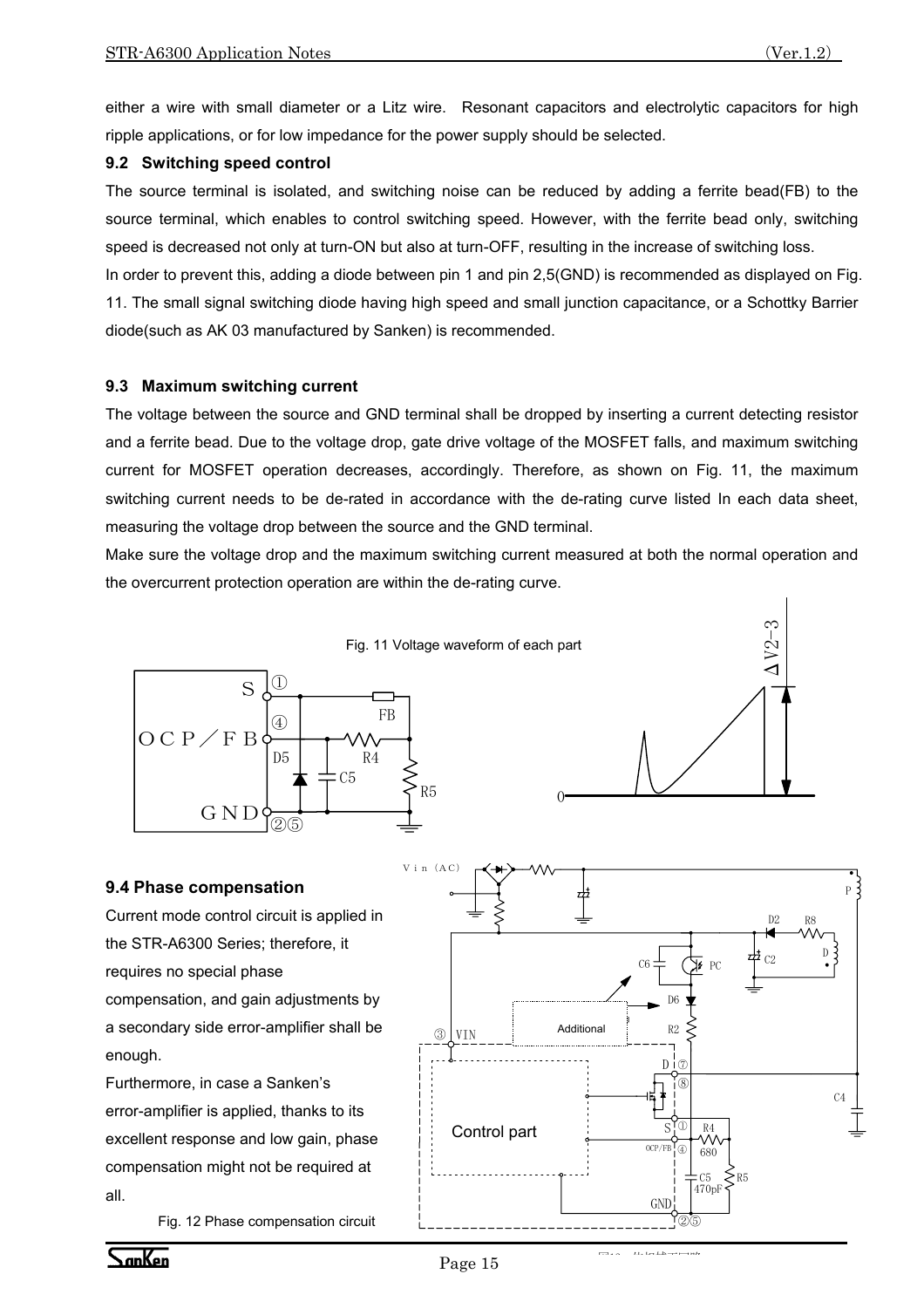However, when the phase compensation by the secondary side error-amplifier is not sufficient, due to the quite large ripple of a smoothing capacitor or unique loads specifications, it is effective to insert the capacitor, C6, in the range of 0.01~0.1uF at both ends of the primary side photo-transistor as displayed on Fig. 12. In this case, it is necessary to connect a diode, D6, which is for preventing reverse current, to the photo-transistor in series.

In case of a wide input, the variation of intermittent oscillating frequency is quite large because of unstable AC input voltage. Converting the start-up resistor area to a constant current circuit can reduce rattling noise produced at low AC input voltage.

# **9.5 Notes for PCB layouts for Switching Power Supply with PRC operation in using STR-A6300 Series**

As shown on Fig. 13, the connection from pin 2 to R5(GND side) should be as short and wide as possible. Nearest to the R5, the pattern to pin 5 should be isolated from that of both the electrolyte input capacitor and the voltage resonance capacitor. In addition, pin 2(GND) and pin 5(GND) should be connected through external pattern as short as possible. The pattern width is 1A/1mm or wider, and C2(C2'), C3, C5, and R3 should be connected on this pattern. In case the pattern from the IC to the C2 is far, the capacitor, C2, in the range of 0.01~0.1uF approx. should be connected near the IC.



Fig.13 Example of Ancillary Circuit Connection

#### **9.6 Notes for Mounting Design**

Where PCB pattern and mounting conditions are applied improperly, malfunction, noise, and loss might occur. Based on the principle of "wider and shorter", line impedance can be lowered by making thicker pattern where a high frequency current flows, and by making shorter wiring between components. As shown on Fig. 14, where high frequency current makes a loop, the pattern should be designed in order the area inside the loop(the shaded area) to keep minimized. Especially, the ground and the earth line described by slashed lines in Fig.14, which considerably affect radiant noise, should be as short and wide as possible. In the switching power supply, as there are current circuits where